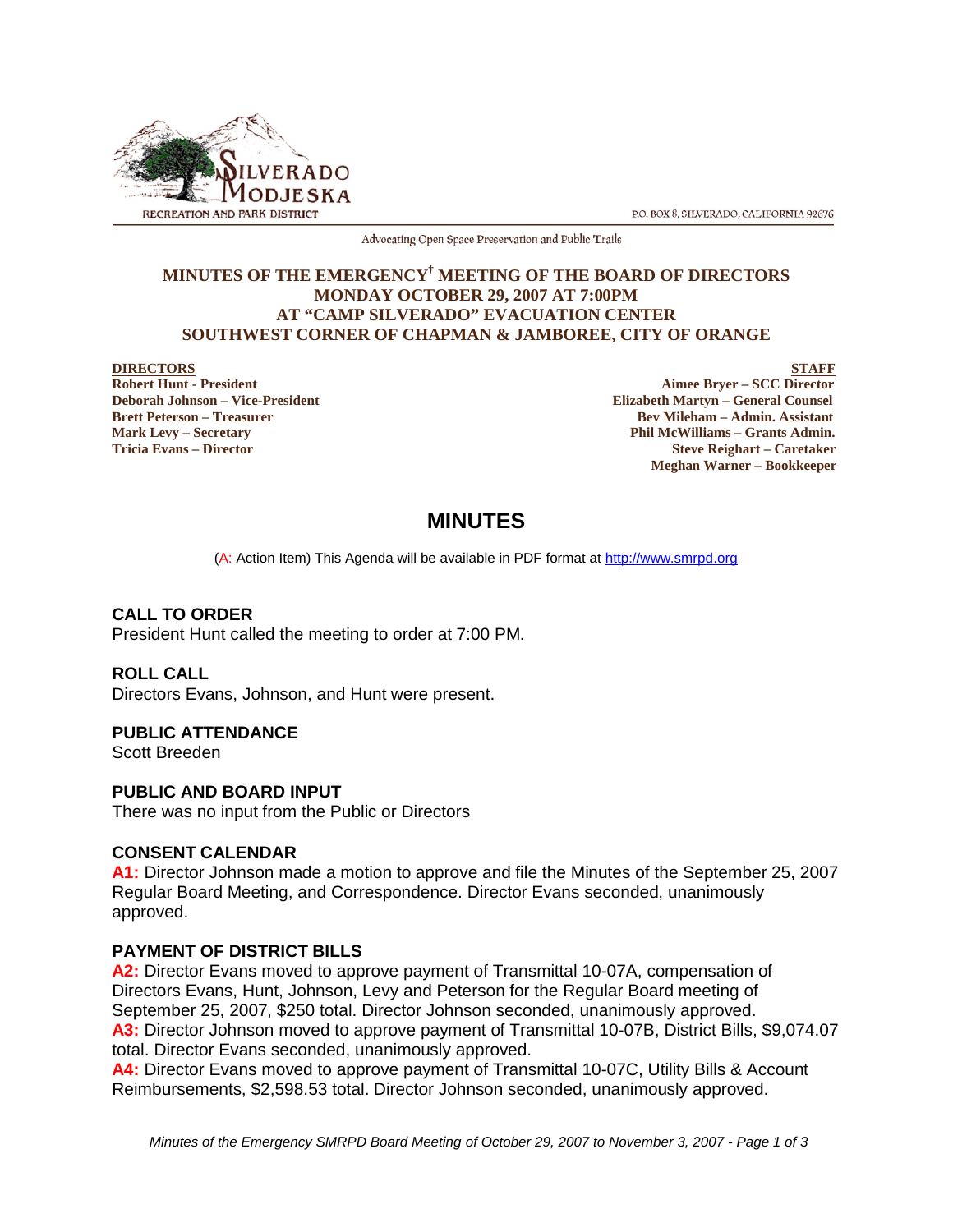## **OTHER DISTRICT BUSINESS**

**A5:** Director Evans moved to accept and file the FY2006-2007 Annual District Audit. Director Johnson seconded, unanimously approved.

### **ADJOURNMENT**

AT 7:30 PM the Closed Session, Item VII, was adjourned to a time and place determined by unanimous consent of the Board, to whit: 7:00 PM, October 30, 2007 at Santiago Canyon College, Bldg. U84, 8045 E. Chapman Ave., Orange, CA 92869-4512. At the opening of the adjourned meeting, Public Comment is to be accepted with a maximum speaking time of 3 minutes per person. Director Brett Peterson will participate in the Closed Section by phone at (949) 702-7547, from Wildcat Canyon in Silverado Canyon. This was posted in as public a place as possible in Wildcat Canyon given the current restrictions due to the ongoing wildfire in that area. District Counsel will also participate on an as-needed basis by phone at (949) 636-9737

#### **OCTOBER 30, 2007**

The Emergency Meeting of the Board of Directors was reconvened at the time and place indicated in the preceding paragraph.

President Hunt called the meeting to order at 7:00 PM.

Present were Directors Evans, Hunt, Johnson and Levy. Director Peterson and Counsel Elizabeth Martyn participated in the closed session by phone as described above.

Approximately 12 members of the public gave testimony to the Board, uniformly urging participation in the anticipated litigation by RCCF in regard to defects in the EIR/SEIR for the Silverado Ranch development in Silverado Canyon. Those present included Scott Breeden, Ed Amador, Wendy Hayden, Jeff and Mary Markell, Annie Looi, and others to be added as the Directors present may recall (the sign-in sheet was misplaced).

The Board retired to Closed Session at 7:45 PM.

The Board returned to Open Session at 8:45 PM and announced one reportable item. The Board voted unanimously to approve a four-point conditional agreement with RCCF to join them in litigation, and has requested a response to the proposal by Thursday, November 1, 2007.

At 9:15 PM the meeting was adjourned to this same location at 7:00 PM, November 1, 2007 and a revised Agenda was posted at Camp Silverado.

#### **NOVEMBER 1, 2007**

At 5:00 PM, November 1, 2007 the meeting was continued by President Hunt to 6:00 PM, November 2, 2007 at the same location and a revised Agenda was posted at Camp Silverado.

#### **NOVEMBER 2, 2007**

At 3:00 PM, November 2, 2007 the meeting was continued by President Hunt for lack of a quorum to 4:00 PM, November 3, 2007 at the same location, and a revised Agenda was posted at Camp Silverado.

#### **NOVEMBER 3, 2007**

Due to an OCFA announcement at Camp Silverado at 4:00 PM regarding the reopening of Silverado Canyon, Directors Evans and Hunt were present at the meeting place at 4:00 PM and Directors Johnson and Levy arrived at 4:20 PM.